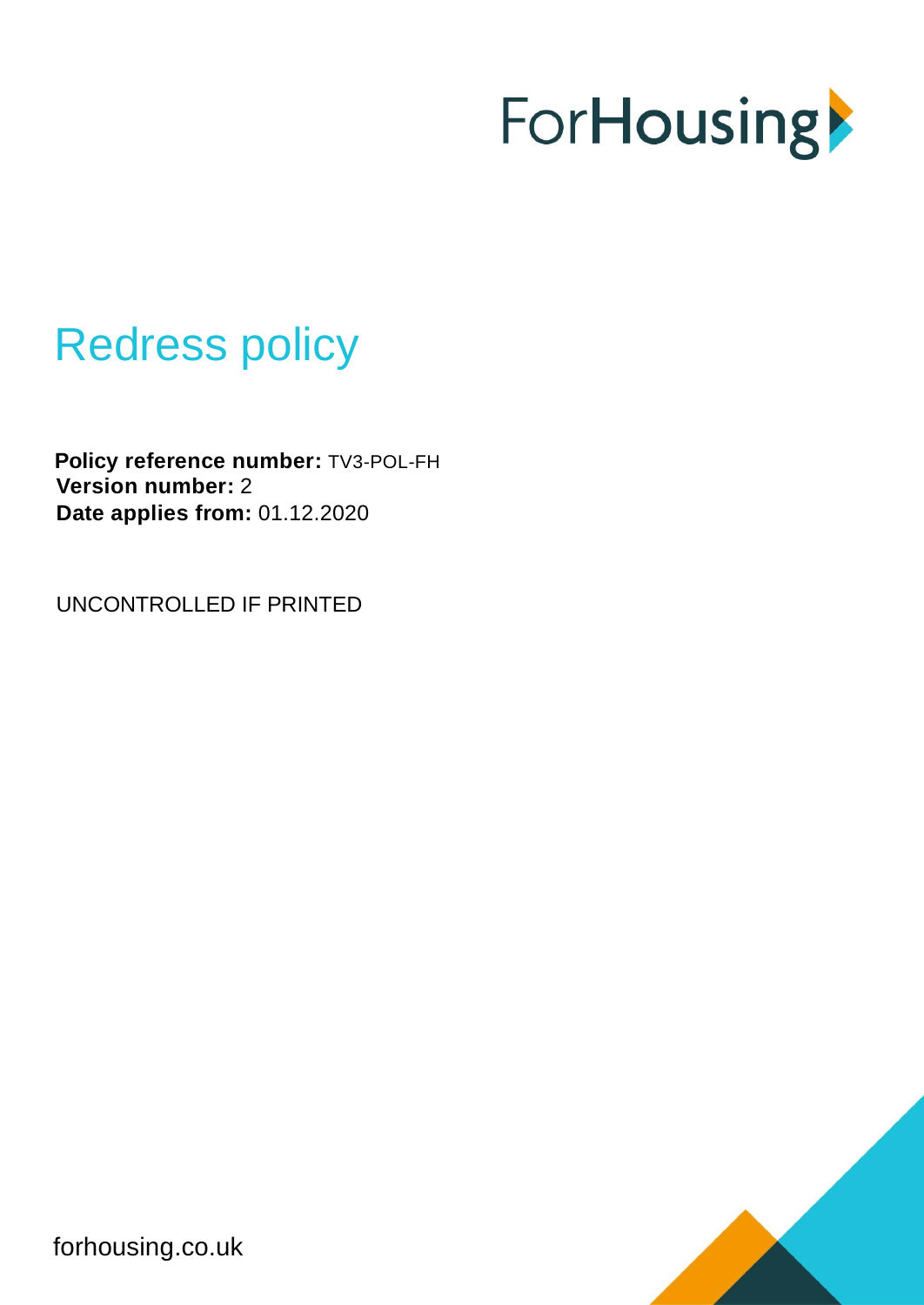# **Aim of policy**

This policy outlines how we will offer redress (put things right) should a tenant or customer complain to us.

Redress comprises of:

- Offering and delivering a suitable **remedy**.
- **Recognising** the impact the issue has had
- Providing **reassurance** that the breakdown or failure will not happen again.
- Where appropriate, offering **recompense** that compensates the complainant for any harm, cost or inconvenience.

In delivering redress we will:

- Take all expressions of dissatisfaction seriously.
- Initiate a rapid, appropriate and acceptable operational response to the issue.
- Offer a negotiated remedy and timescale for delivery.
- Communicate in a courteous, timely and accurate manner.
- Deliver promises with clear implications should we fail to do so.
- Learn from complaints and put in place actions to make sure that we don't fail again in future

We welcome complaints and actively encourage tenants and customers to express their dissatisfaction to us. All expressions of dissatisfaction and complaints are a positive opportunity to gather intelligence and insight that will help us improve.

# **Policy**

This policy applies to all properties owned by ForHousing. Organisations providing services on behalf of ForHousing will be expected to follow this Policy.

This Policy does **not apply** in the following situations:

- Where ForHousing delivers services on behalf of another organisation
- Where legal action has been taken or is planned.
- Issues that would be covered by insurance claims.
- Issues that involve a member of staff that would be covered by HR policies.

In conjunction with this policy we recognise the jurisdiction of the external Housing Ombudsman Service and will implement recommendations resulting from its investigations.

#### **Key terms & definitions**

For the purposes of this policy the term **complainant** refers to any tenant or customer including leaseholders, shared owners or waiting list applicants, or any person acting on their behalf, who communicate a complaint to us.

A **complaint** is an expression of dissatisfaction received from the complainant about a service, or the failure to provide a service. This includes an action or lack of action, the behaviour of ForHousing staff or contractors working on our behalf, failure to comply with policies or procedures or our performance against service standards.

At the First Response Stage the complaint is known as an **Initial Complaint**.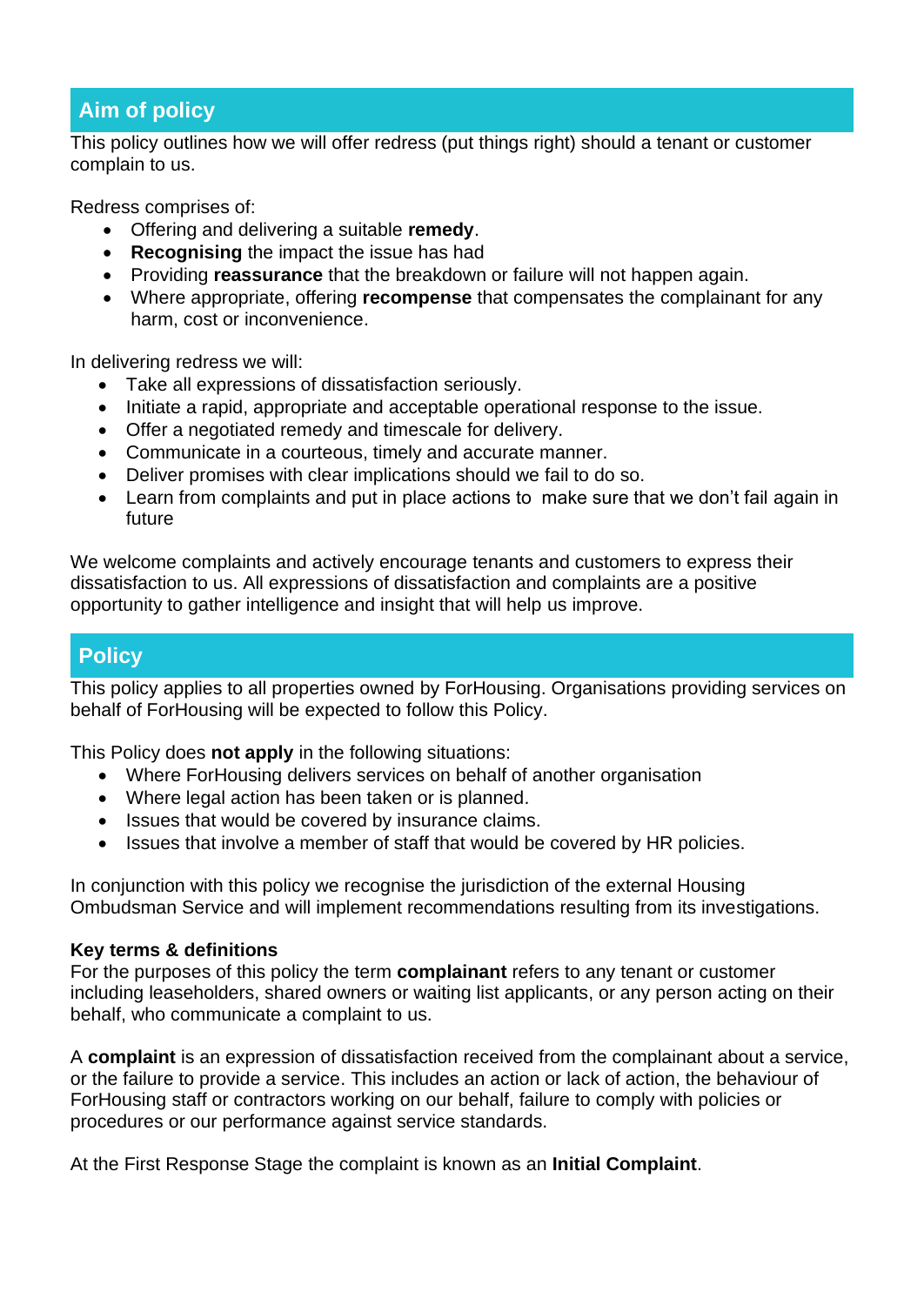**Triage** is the term used to describe the process of understanding the detail of the expression of dissatisfaction, diagnosing the cause and identifying a suitable remedy.

**Compensation** is a payment made when a complainant has experienced a delay or has incurred additional costs because of a service failure or where we have failed to carry out a service within our published standards.

#### **Overarching Principles**

- 1. The redress process comprises of three distinct stages.
	- **First Response** focusses on identifying and agreeing an appropriate remedy to the complainant's Initial Complaint within 2 working days. All Initial Complaints will be subjected to initial critical triage in order to establish the details of the complaint, understand the cause and attempt to offer a suitable remedy that meets the complainant's expectations. The person who receives the complaint will take ownership and responsibility for handling it. They will act as the complainant's single point of contact until an agreed remedy has been delivered and/or the Initial Complaint has been escalated.
	- **Stage1 Investigation** involves a full investigation into the complaint by a manager from the relevant service area within 10 working days of escalation of the Initial Complaint.
	- **Stage 2 Review** comprises of an independent review of the complaint carried out by the Customer Feedback & Improvement Team within 5 working days of escalation or within 21 working days of escalation where a Complaints Panel is required.
- 2. Complaints will automatically escalate to the next stage if we fail to agree an appropriate remedy or timeframe for delivery, or we fail to deliver the agreed remedy or timeframe.
- 3. Complainants will be given the option to escalate their complaint should they be dissatisfied with the proposed remedy or the outcome of their complaint.
- 4. Complainants will be provided with information about their option to refer their complaint to a 'Designated Person' or directly to the Housing Ombudsman Service once they had reached the end of our internal complaints procedure.Complaints can be reported in anyway. This includes by post, in person, by email, text message or via the self-serve app.
- 5. We will also accept complaints from;
	- Third parties who are directly affected by the services we provide or the decisions we make.
	- Anyone acting on behalf of a tenant or customer such as a friend, family member or advocate providing that the complainant's consent is provided.
	- Designated Persons defined by the Localism Act 2011.
- 6. In some circumstances we will accept a complaint submitted without signed permission or anonymously.
- 7. Where complaints have been received via a Councillor, MP or recognised advice agency, we assume consent has been given.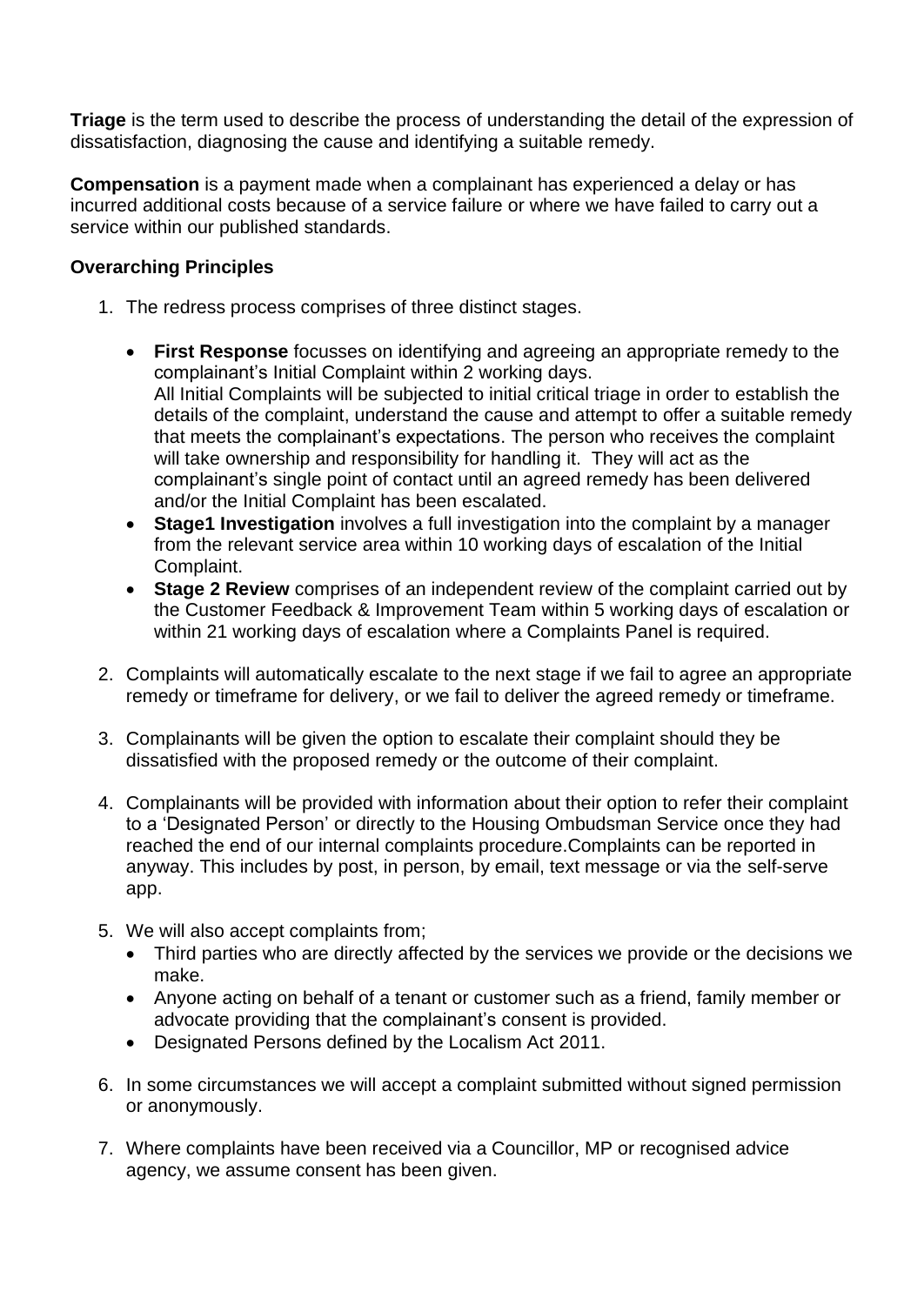- 8. We will accept petitions from a group of tenants. We will treat the first signatory as the primary complainant for the purposes of communication.
- 9. We will accept complaints within six months of the event but we have the discretion to consider cases outside of this timescale
- 10.Discretionary compensation will be considered on a case by case basis and we will adopt an evidence based approach. Further guidance on compensation can be found in the Compensation Procedure.
- 11.This policy doesn't cover:
	- Requests for service such as first reporting of a repair
	- Appeals against an allocation of housing.
	- Reports of neighbour nuisance or Anti-Social Behaviour
	- Where legal action has already been taken and a determination made
	- Insurance claims and appeals including damage to personal possessions and personal injury accidents
	- Dissatisfaction with the correct application of policy such as rent increases.
- 12.A complaint is closed once the agreed remedy has been delivered.
- 13.All complaints will be treated with confidence. Personal information about the complainant will only be shared internally when strictly necessary to deliver the agreed remedy. Details of the complaint will only be shared externally with the complainants consent.
- 14.Where a complainant pursues their complaint in an aggressive, abusive or threatening manner, or repeatedly pursues complaints which appear to have no substance or which have already been through and exhausted our complaints handling process consideration will be given to applying the Unreasonable Behaviour (Redress) Procedure.

### **How the policy will be delivered**

This policy will be delivered by all departments within ForHousing and coordinated by the Customer Feedback and Improvement Team.

Staff involved in the redress process will be fully trained.

All complaints will be recorded by service area, aspect, emotion and key demographics so we can learn from complaints and improve.

Complainant satisfaction with complaints handling will be captured on a continuous basis and will be compiled as part of our overall Customer Satisfaction Performance Indicator.

We will publish information about the complaints we receive every year on our website and in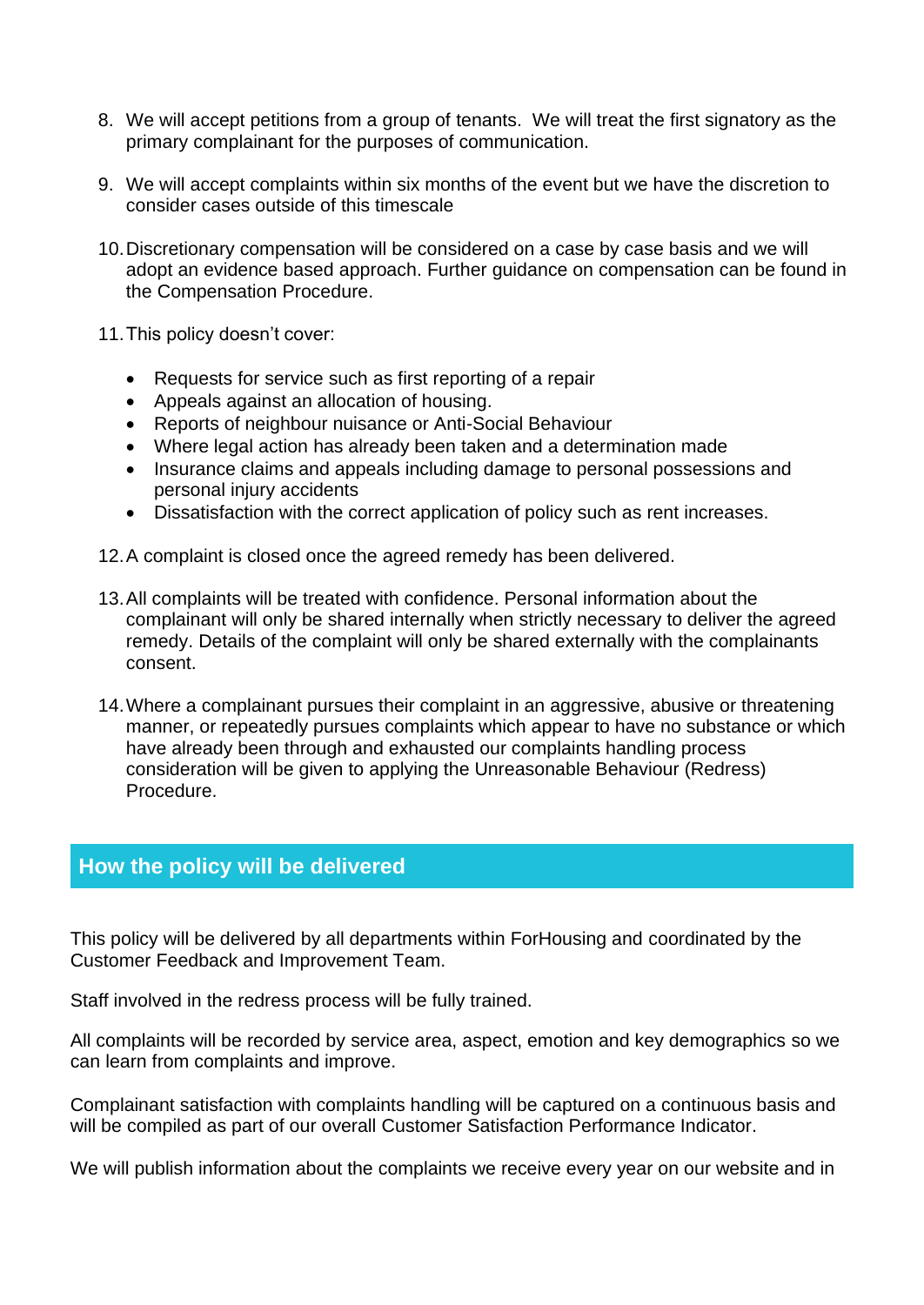an Annual Report. This will include the number, nature and outcome of complaints and how we learned from complaints and applied that learning to improve our services.

#### **Related documents**

Customer Care Policy

Unreasonable Behavior (Redress) Procedure

Compensation Procedure

Customer Service Excellence Standard

# **Equality analysis**

| Date of approved equality analysis                                 | 30.06.2020 |
|--------------------------------------------------------------------|------------|
| Actions taken forward to mitigate any<br>potential negative impact |            |

# **Consultation and business intelligence**

Involved tenants have contributed to, influenced and given feedback on this policy

#### **Monitoring arrangements**

There will be continuous monitoring of complaints insight through the Power BI Complaints dashboard and quarterly monitoring of the Complaints Summary Report and Customer Feedback Report.

The reports will be looked at by Community Voice Panel, Service managers, Scrutiny Panel, ForHousing Senior Leadership Team and ForViva Group Executive Leadership Team

Annual report will be reviewed by ForHousing Board.

# **Policy summary for the intranet**

This policy ensures that we have an approach to complaints that is clear, simple and accessible and that complaints are resolved promptly, politely and fairly. It represents a clear code of practice for responding to complaints and prescribes procedures in the event that complainants are unhappy with the outcome of their complaint. It sets out our intention to learn from complaints and use intelligence to drive service recovery, improvement and performance

## **Words linked to this policy for intranet searches**

**Complaint** Redress